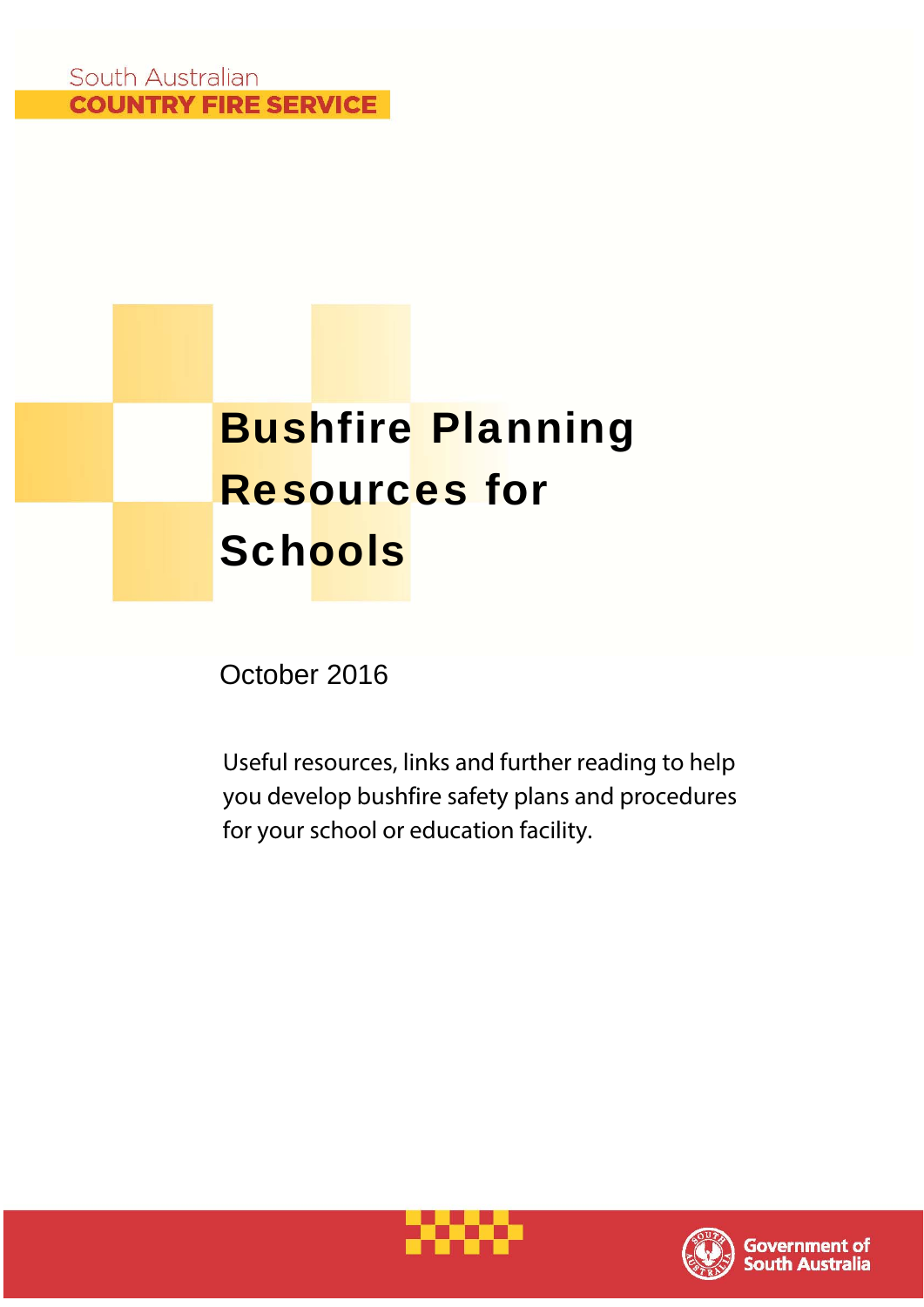# **Bushfire Planning Resources for schools**

#### **SA Country Fire Service www.cfs.sa.gov.au**

Bushfire Safety and Survival for Business and Organisations, SA CFS, April 2011

http://www.cfs.sa.gov.au/site/resources/bushfire\_safety\_brochures\_and\_dvds.jsp

Free bushfire information resources http://www.cfs.sa.gov.au/site/products.jsp

Including: Involve your kids in bushfire planning & Smokey activity and coloring books

#### **Metropolitan Fire Service** www.mfs.sa.gov.au

Commercial Building Fire Safety

http://www.mfs.sa.gov.au/site/community\_safety/commercial.jsp

#### **Department of Environment Water & Natural Resources** www.environment.sa.gov.au

Fire Management, Prescribed burns, Restrictions, Park closures,

Overall Fuel Hazard Guide for South Australia

#### **Department of Education and Child Development**

Post Pinery Review https://www.decd.sa.gov.au/sites-and-facilities/bushfires-and-emergency-closures/post-pinery-review

Please note that bushfire planning resources and templates previously available on the crisis.sa.edu.au are no longer externally available. The website has transitioned to sa.gov.au here. For information on DECD bushfire preparedness procedures and templates please contact the Security and Emergency Management team Phone: 1800 000 279 Email: decd.securityincident@sa.gov.au

**SafeWork SA** http://www.safework.sa.gov.au/

#### **Government of South Australia**

Fire safety and bushfire regulations

https://www.sa.gov.au/topics/housing-property-and-land/housing/living-in-your-home/safetyregulations-around-the-home/fire-safety-and-bushfire-regulations

Ministers Code undertaking development in Bushfire Protection Areas, February 2009 (as amended October 2012)

http://www.sa.gov.au/\_\_data/assets/pdf\_file/0011/11207/Ministers\_code\_undertaking\_development\_in \_bushfire\_protection\_areas.pdf

Minister's Specification SA 78 Bushfire fighting equipment and water supply requirements in designated bushfire prone areas, August 2010

http://www.light.sa.gov.au/webdata/resources/files/MS\_SA\_78\_Requirements\_in\_Bushfire\_Areas.pdf

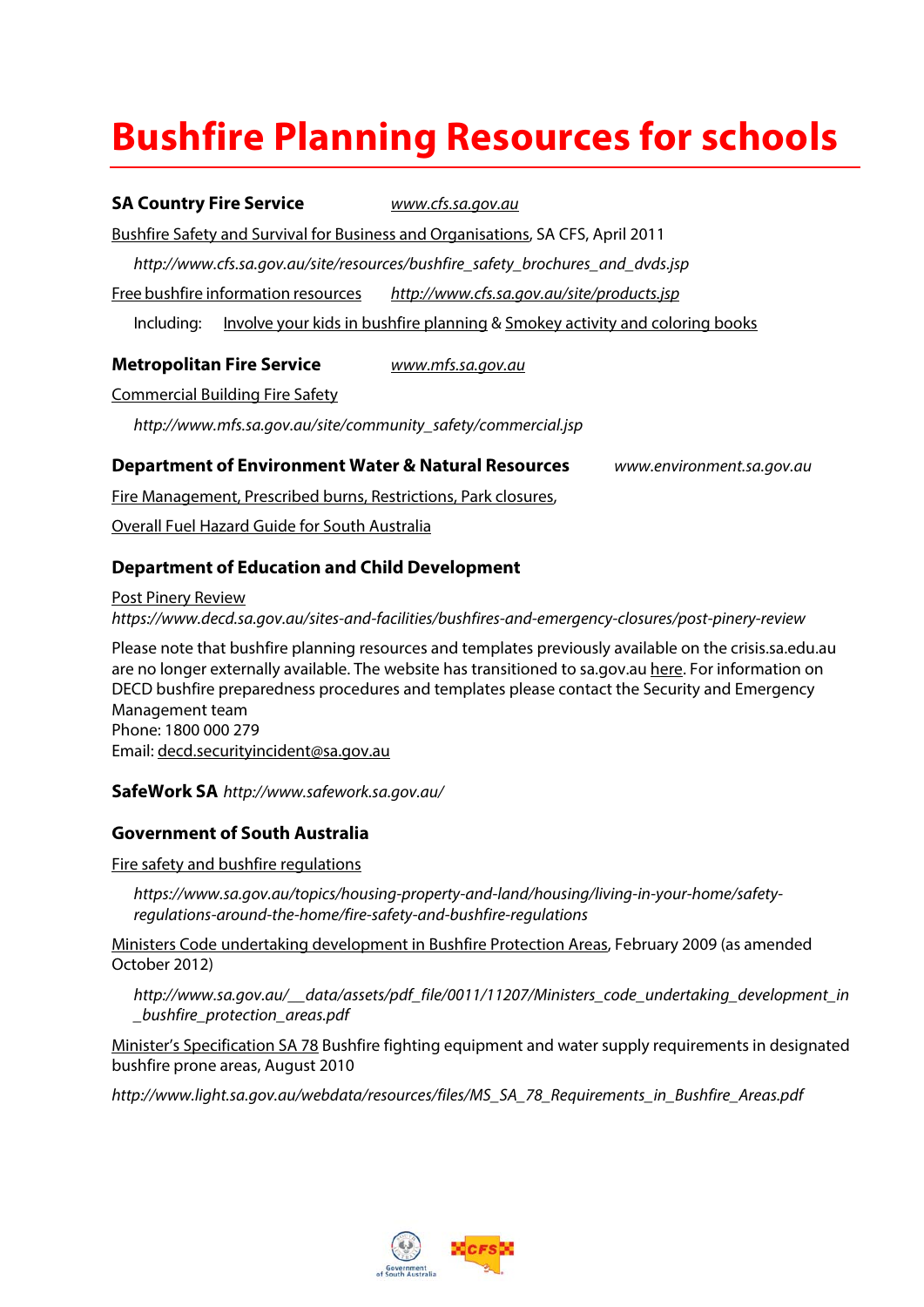

#### **Bushfire and Natural Hazards Cooperative Research Centre**

#### Child Centered Disaster Risk Reduction

http://www.bnhcrc.com.au/research/resilient-people-infrastructure-and-institutions/236

#### **Australian Institute of Disaster Resilience**

AIDR https://www.aidr.org.au/resilience/

#### **South Australia Aged Care Emergency Planning**

Aged Care Emergency Planning Website, tools and resources

http://www.agedcommunity.asn.au/providers/aged-care-emergency-planning/

#### **Fair Work Ombudsman**

Pay during stand down & severe weather (incl. natural disasters or emergencies )

https://www.fairwork.gov.au/pay/pay-during-stand-down-and-severe-weather#1751-1763

#### **CPA Australia**

#### Disaster Recovery Toolkit

http://www.cpaaustralia.com.au/professional-resources/business-management/business-recovery/disasterrecovery-toolkit

#### **Red Cross**

#### Preparation and recovery materials resources

Including Get ready! Childrens' activity booklet

After the emergency children's activity booklet

#### **Australian Psychological Society**

Preparing Children for the Threat of Bushfire

# **Further Reading**

Australian Standard<sup>®</sup> 3959-2009: Construction of buildings in Bushfire Prone Areas, Standards Australia, 3rd Edition, 2009

Bushfires and Community Safety, Australasian Fire & Emergency Service Authorities Council, Version 5, Nov 2012

http://www.afac.com.au/docs/position/bushfires-community-safety.pdf?sfvrsn=20

Performance Standard for Private Bushfire Shelters, Australian Building Codes Board, August 2014 http://www.abcb.gov.au/en/education-events-resources/publications/ABCB%20Performance%20Standards.aspx

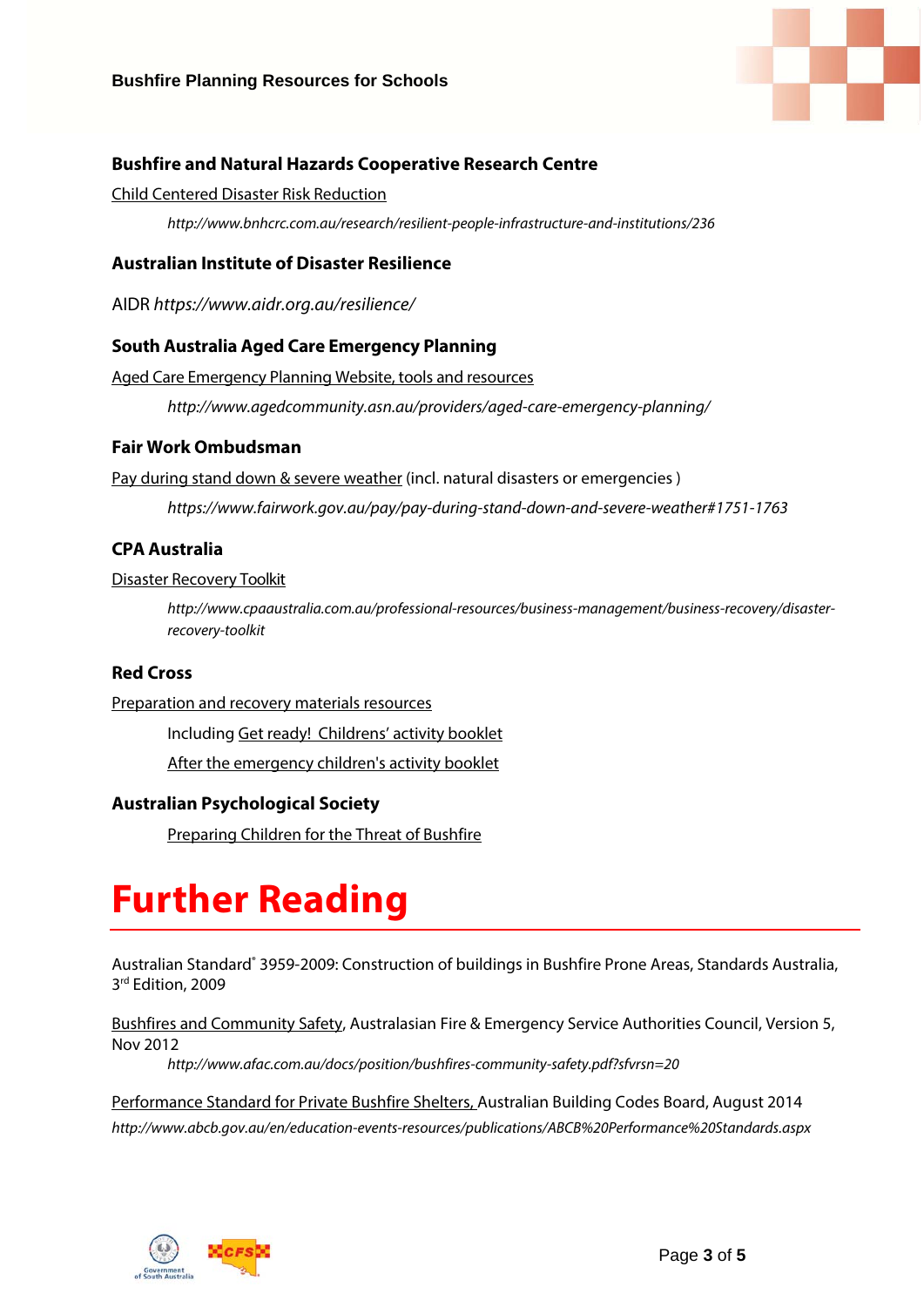## **Interstate Resources**

#### **Interstate resources may be of interest but don't forget that state-based legislation, regulations and contacts will vary.**

#### **Victorian Country Fire Authority**

A guide to retrofit your home for better protection from a bushfire

http://www.cfa.vic.gov.au/fm\_files/attachments/plan\_and\_prepare/bushfire\_home\_retrofit.pdf

Landscaping for Bushfire

http://www.cfa.vic.gov.au/plan-prepare/landscaping-for-bushfire/

#### **Victorian Department of Education and Training**

Resources and templates for early childhood and non-government schools http://www.education.vic.gov.au/childhood/providers/support/Pages/emergency.aspx

#### **Victorian Department of Health and Human Services**

Summer preparedness kit - health and human services sectors

http://www.dhs.vic.gov.au/for-service-providers/emergencies-and-preparedness/emergencypreparedness/summer-preparedness-kit

#### Residential aged care services bushfire ready resource

https://www2.health.vic.gov.au/ageing-and-aged-care/residential-aged-care/emergencypreparedness/bushfires

#### **Small Business Victoria**

Bushfire planning information and tools

http://www.business.vic.gov.au/disputes-disasters-and-succession-planning/plan-prepare-for-fires/bushfiresevacuation-plan

#### **For further information about getting your business or organisation bushfire ready please contact:**

SA Country Fire Service Information Operations Unit Partners in Bushfire Safety Team Level 7, 60 Waymouth Street ADELAIDE SA 5000

Peta O'Donohue Telephone: (08) 8463 4129 Email: odonohue.peta@cfs.sa.gov.au

Oshanna Alexander Telephone: (08) 8463 4159 Email: alexander.oshanna@cfs.sa.gov.au